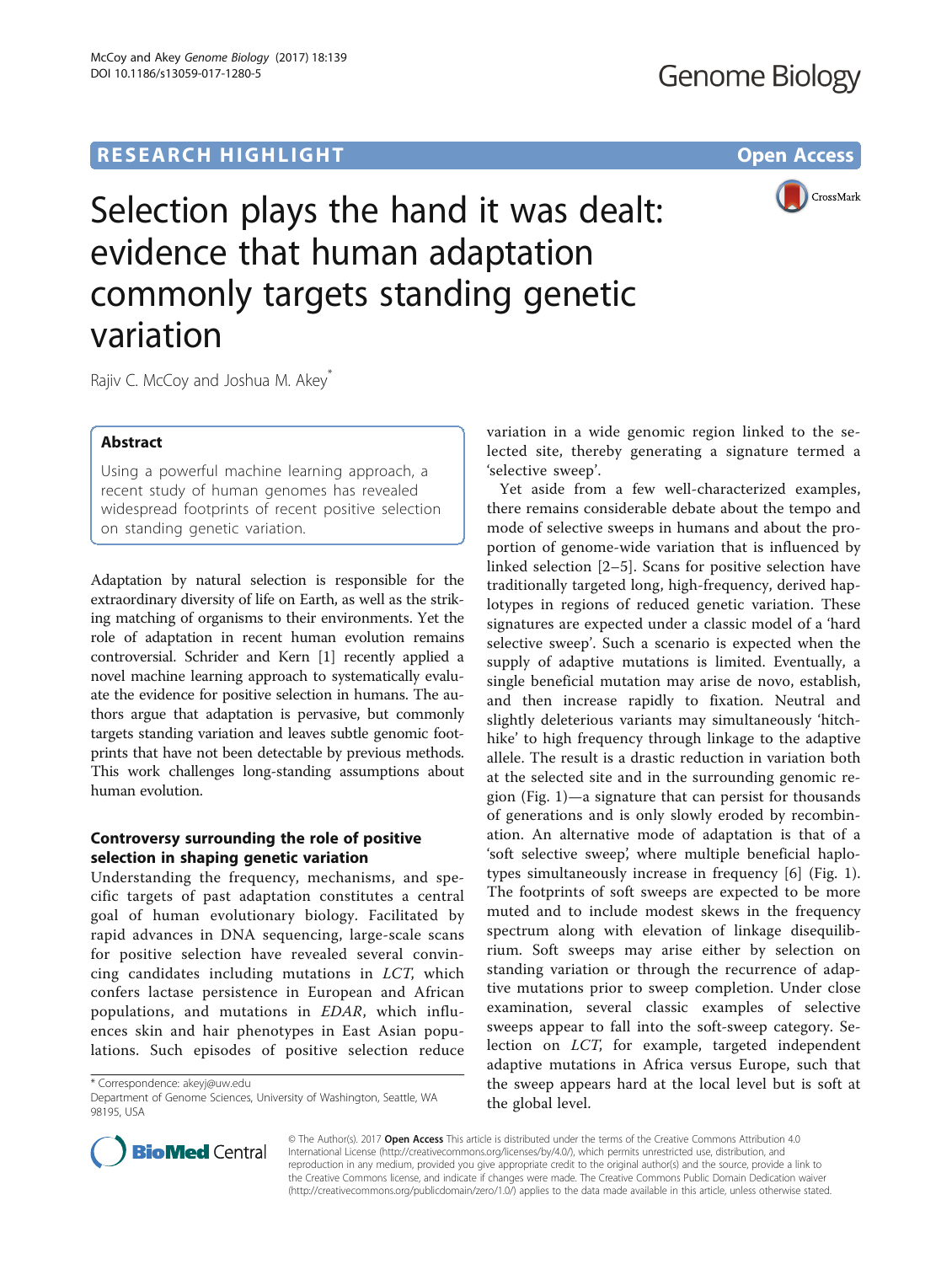<span id="page-1-0"></span>

#### A novel approach for detecting positive selection

These theoretical and empirical findings about the complexity of selection signatures have prompted the development of methods that are sensitive to both hard and soft sweeps and capable of distinguishing between the two. Two such statistics, termed  $H_{12}$  and  $H_2/H_1$ , were recently developed for this purpose and revealed a striking predominance of soft selective sweeps in data from Drosophila melanogaster [\[7](#page-3-0)]. The relevance to human populations has, however, remained an open question.

To address this question, Schrider and Kern [\[1](#page-3-0)] used a sophisticated machine learning method that they previously developed for the robust detection of selective sweeps. Their approach, termed soft/hard inference through classification (S/HIC) [\[8](#page-3-0)], uses supervised machine learning to leverage multiple sweep signatures including reduced haplotype diversity, skews in the allele frequency spectrum, and increased linkage disequilibrium in regions flanking the selected site. Although any particular signal may be subtle or absent at any individual locus under selection (especially for soft sweeps), the combination of signals together provides sufficient information for S/HIC to confidently annotate each genomic window as hard, hard-linked, soft, soft-linked, or neutrally evolving. The method had already been shown to be relatively robust to assumptions about demographic history [[8\]](#page-3-0). This is particularly important in human populations, which are thought to have experienced extreme bottlenecks, complex patterns of movement and replacement, and extensive gene flow, with substantial uncertainty in each of these parameters.

The authors applied their method to population genomic data from six populations that have relatively low levels of historical admixture: two West African, one East African, one European, one East Asian, and one American. Across all populations, they identified a total of 1927 distinct selective sweeps, including 519 (26.9%) loci identified in previous scans, as well as 1408 novel hits. Notably, most sweeps were either population-specific or shared among a subset of a few populations, potentially reflecting the importance of local adaptation. Because signals diminish over time, however, this result may simply derive from the greater power to detect recent sweeps that occurred after the divergence of the populations in question.

## Predominance of soft selective sweeps in recent human evolution

The central observation of Schrider and Kern was a dramatic excess of soft selective sweeps, which comprised 92.2% of all sweep signatures. Though rare overall, hard sweeps were relatively more common in non-African than in African populations, consistent with greater  $N_e$  in Africa as a result of the population bottleneck during the out-of-Africa migration. The widespread impacts of soft sweeps provide a strong argument against a model of mutation limitation, instead suggesting that the raw material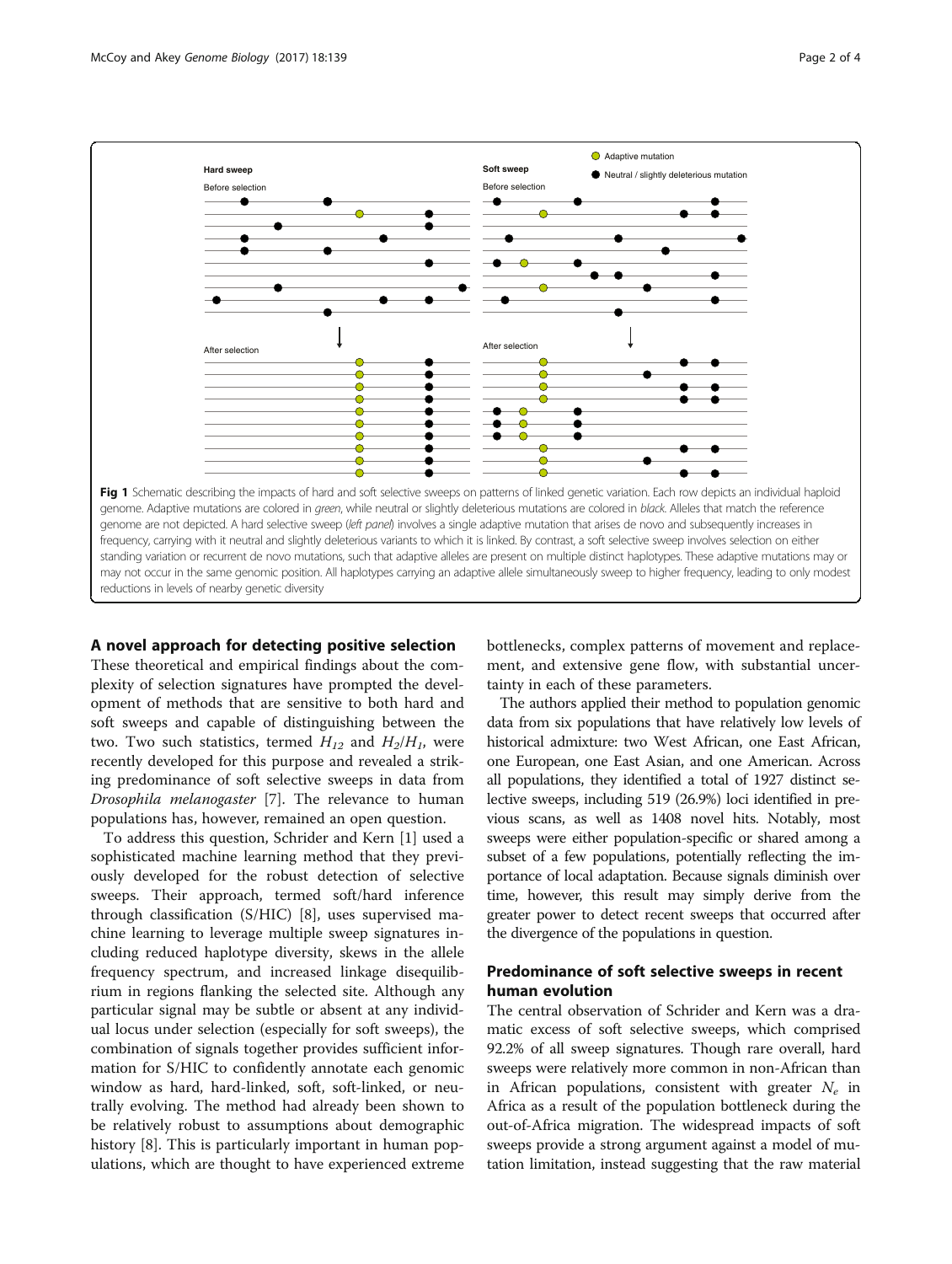necessary for adaptive evolution often segregates as standing variation at the time of selection onset. While potentially unexpected, given the low effective population size and genetic diversity of humans, Schrider and Kern [[1](#page-3-0)] argue that these factors could be reconciled if the mutational target size—the number of sites at a given locus that when mutated produce an adaptive change in phenotype—is larger than previously assumed. An alternative explanation, that is not mutually exclusive, is that values of  $N_e$  are often estimated on the basis of standing levels of variation, which are highly sensitive to population bottlenecks and reflect longer time scales than are typically relevant for adaptation. If short-term  $N_e$  exceeds long-term  $N_e$ , as would be expected in a recurrent bottleneck scenario, long-term  $N_e$  may greatly underestimate the availability of new mutations [\[9\]](#page-3-0).

The list of candidate loci generated by Schrider and Kern [\[1\]](#page-3-0) also provided an opportunity to test the enrichment of various gene annotations. Reassuring, but nonetheless interesting, was the observation that genes that are involved in spermatogenesis showed strong overrepresentation among candidate selected loci. This finding is consistent with data from diverse taxa showing that sperm-related genes experience rapid evolution in response to sperm competition, sexual conflict, and/or sexual selection. There was also enrichment for genes involved in central nervous system development and immune response, genes encoding virus-interacting proteins, and genes encoding proteins that physically interact with other proteins. Together, these findings may help in the generation of hypotheses about the phenotypes under selection and about the features of genetic architecture that constrain adaptation to particular gene sets.

#### Pervasive effects of linked selection

Using S/HIC, Schrider and Kern [\[1](#page-3-0)] determined that approximately half of the genome is influenced, via linkage disequilibrium, by a nearby selective sweep. This finding has potentially wide-ranging implications for the dynamics of neutral and slightly deleterious variation. Indeed, under such a paradigm, deleterious mutations are expected to attain higher frequencies than predicted under mutation-selectiondrift equilibrium. This hypothesis was borne out by the data, as moderate-frequency mutations that have been predicted to be deleterious by other methods were enriched in sweep-linked regions. More generally, a widespread influence of selective sweeps challenges the long-standing neutral theory of molecular evolution [\[10\]](#page-3-0), which states that most variation within and between species does not impact fitness and is largely governed by random genetic drift. The limitations of this theory have long been recognized, but it has nevertheless served as an important framework for conceptualizing the dynamics of genetic variation while providing a useful null model to test for selection. If a large proportion of genetic variation is in fact influenced by linked positive selection, null models may need to be updated to better reflect this complexity.

#### Open questions and next steps

Schrider and Kern [\[1](#page-3-0)] make a strong case for the idea that machine learning methods could be useful for addressing diverse questions in molecular evolution. Especially relevant to this field, machine learning is valuable for optimizing models with many tunable parameters that cannot be feasibly explored using other approaches. Furthermore, rather than manually defining features for classification, machine learning provides a principled framework for automatically inferring predictive features from the data. While these advantages are clearly attractive, machine-learning approaches should not be viewed as a panacea, given that they still rely on a training set. For evolutionary analyses, in which no 'truth' set exists, training sets are generally produced by simulation, which in turn depends on input parameters (e.g., demography, mutation rates, recombination rates) that are inferred from the data itself. In the specific case of positive selection, even sophisticated methods may be limited in their capacity to detect polygenic adaptation affecting complex traits, which in contrast to completed sweeps involves subtle changes in allele frequencies at many loci. Nevertheless, Schrider and Kern [[1\]](#page-3-0) provide an excellent example of how cutting-edge methods from computer science and statistics can be successfully brought to bear on long-standing questions in evolutionary biology. Furthermore, the list of candidate loci produced by their study provides abundant opportunities for detailed follow-up experiments to dissect the molecularmechanistic basis of recent human adaptation.

#### Funding

RCM is supported by NIH/NHGRI training grant 5T32HG000035-22 to the University of Washington. This work is also partially supported by NIH grant R01GM110068 to **JMA** 

#### Authors' contributions

RCM and JMA wrote the manuscript. Both authors read and approved the final manuscript.

#### Competing interests

JMA is a paid consultant of Glenview Capital. RCM declares that they have no competing interests.

#### Publisher's note

Springer Nature remains neutral with regard to jurisdictional claims in published maps and institutional affiliations.